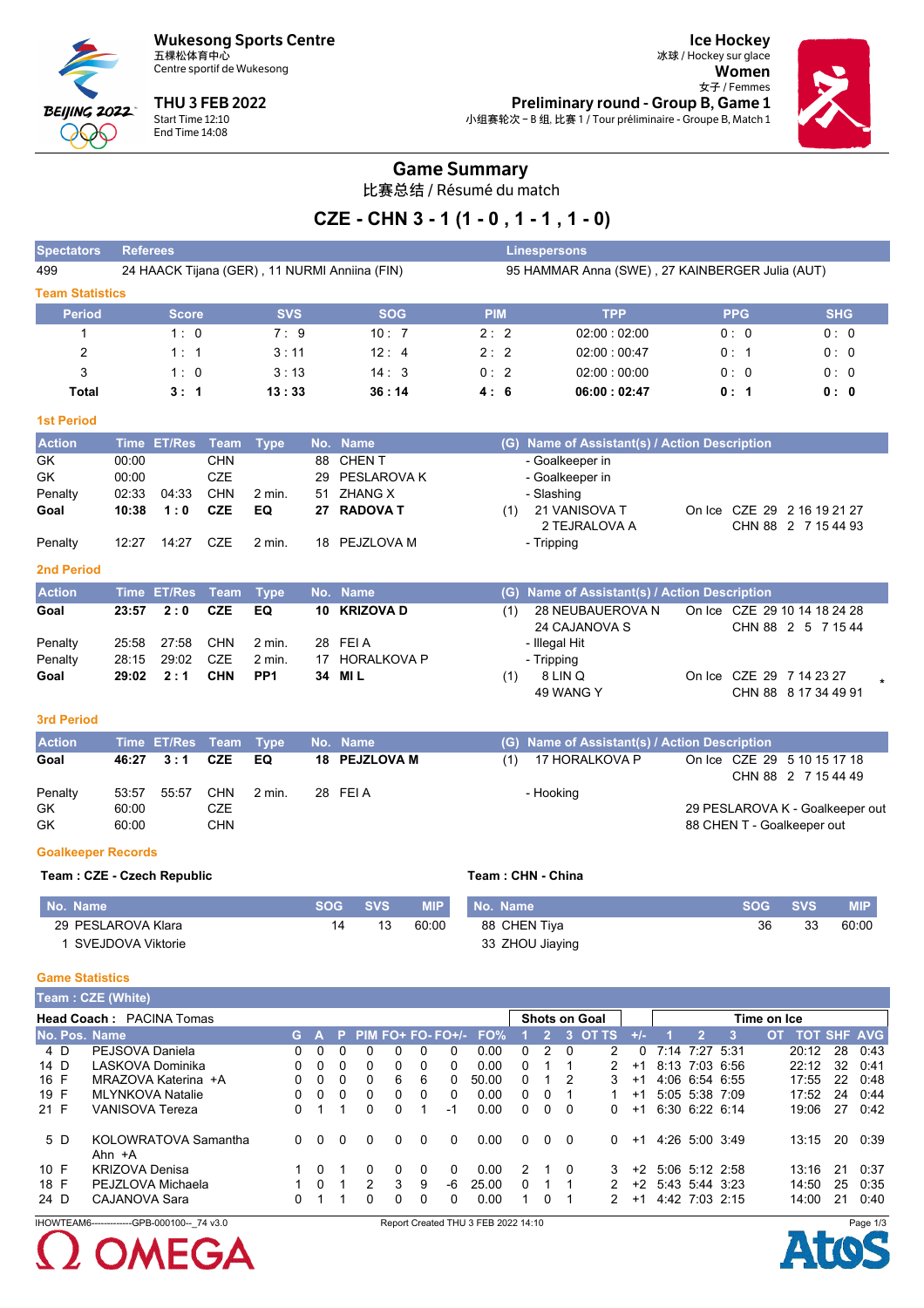# Wukesong Sports Centre<br>五棵松体育中心



# Centre sportif de Wukesong

**THU 3 FEB 2022** 

### **Ice Hockey**

冰球 / Hockey sur glace Women



Femmes<br>Preliminary round - Group B, Game 1 小组赛轮次-B组,比赛1/Tour préliminaire - Groupe B, Match 1

Start Time 12:10<br>End Time 14:08

|                      | <b>Head Coach: PACINA Tomas</b> |    |          |          |              |    |    |                   |       |    |              |          | <b>Shots on Goal</b> |          |                |      | Time on Ice |                    |    |      |
|----------------------|---------------------------------|----|----------|----------|--------------|----|----|-------------------|-------|----|--------------|----------|----------------------|----------|----------------|------|-------------|--------------------|----|------|
| <b>No. Pos. Name</b> |                                 | G. | A        | P.       |              |    |    | $PIM FO+FO-FO+/-$ | FO%   |    | 2            | 3        | <b>OT TS</b>         | $+/-$    | 2              | 3    | <b>OT</b>   | <b>TOT SHF AVG</b> |    |      |
| 28 F                 | NEUBAUEROVA Noemi               | 0  |          |          | 0            | 0  | 0  | $\Omega$          | 0.00  | 0  | 0            | $\Omega$ | $\Omega$             | $+1$     | 5:10 5:28      | 3:05 |             | 13:43              | 19 | 0.43 |
| 2 D                  | <b>TEJRALOVA Aneta</b>          | 0  |          |          | 0            | 0  | 0  | $\Omega$          | 0.00  | 0  |              | 2        | 3                    | $+1$     | 5:49 5:20 7:29 |      |             | 18:38              | 30 | 0:37 |
| 9 F                  | MILLS Alena +C                  | 0  | $\Omega$ | $\Omega$ | 0            | 5  | 5  |                   | 50.00 | 0  | 2            | $\Omega$ | 2                    | 0        | 3:57 5:39      | 7:25 |             | 17:01              | 26 | 0:39 |
| 12 F                 | <b>HYMLAROVA Klara</b>          | 0  | 0        | 0        | 0            |    | 3  | $-2$              | 25.00 |    |              | 2        | 6                    |          | 4:45 5:18 6:45 |      |             | 16:48              | 26 | 0:38 |
| 17 D                 | <b>HORALKOVA Pavlina</b>        | 0  |          |          | 2            | 0  | 0  |                   | 0.00  | 0  | 0            |          |                      | $+1$     | 5:39 4:45      | 7.57 |             | 18:21              | 25 | 0.44 |
| 26 F                 | PRIBYLOVA Vendula               | 0  | 0        | $\Omega$ | <sup>0</sup> | U  |    | -1                | 0.00  |    |              | 3        | 5.                   | $\Omega$ | $3:27$ 4:41    | 6:11 |             | 14:19              | 23 | 0:37 |
| 7 F                  | <b>SERDAR Lenka</b>             | 0  | $\Omega$ | 0        | 0            | 2  | 4  | $-2$              | 33.33 | 2  | 0            | $\Omega$ | 2                    | $\Omega$ | 4:13 2:54 3:45 |      |             | 10:52              | 14 | 0:46 |
| 15 F                 | <b>LEDLOVA Aneta</b>            | 0  | $\Omega$ | 0        | 0            | 0  | 0  | 0                 | 0.00  | 0  | 0            | 0        | 0                    | $+1$     | 2:46 2:18      | 4:11 |             | 9:15               | 11 | 0:50 |
| 23 F                 | <b>BUKOLSKA Katerina</b>        | 0  | 0        | $\Omega$ | 0            | 0  | 0  | $\Omega$          | 0.00  | 0  | 0            |          | 0                    | 0        | 5:09 2:54      | 4:10 |             | 12:13              | 16 | 0:45 |
| 25 F                 | PATKOVA Kristyna                | 0  | $\Omega$ | 0        | 0            | 0  | 0  | 0                 | 0.00  | 0  | 0            | 0        | $\Omega$             | 0        | 1:35 0:00 0:00 |      |             | 1:35               | 2  | 0:47 |
| 27 D                 | RADOVA Tereza                   |    | $\Omega$ |          | $\Omega$     | 0  | 0  | $\Omega$          | 0.00  | 2  | 0            | $\Omega$ | 2                    | $+1$     | 3.44 3.14 3.39 |      |             | 10:37              | 14 | 0:45 |
| 1 GK                 | SVEJDOVA Viktorie               | 0  | $\Omega$ | 0        | $\Omega$     |    |    |                   |       | 0  | 0            | $\Omega$ | 0                    |          |                |      |             |                    |    |      |
| 29 GK                | PESLAROVA Klara                 | 0  | $\Omega$ | 0        | 0            |    |    |                   |       | 0  | $\mathbf{0}$ | $\Omega$ | 0                    |          |                |      |             |                    |    |      |
| Total                |                                 | 3  | 5        | 8        | 4            | 17 | 29 | -12               | 36.96 | 10 | 12           | -14      | 36                   |          |                |      |             |                    |    |      |

#### Team : CHN (Red)

|              |       | <b>Head Coach: IDALSKI Brian</b> |    |              |          |                |             |             | Shots on Goal<br>Time on Ice |          |               |                |             |         |       |      |                      |      |           |                    |    |      |
|--------------|-------|----------------------------------|----|--------------|----------|----------------|-------------|-------------|------------------------------|----------|---------------|----------------|-------------|---------|-------|------|----------------------|------|-----------|--------------------|----|------|
|              |       | No. Pos. Name                    | G. | A            | P.       |                |             |             | PIM FO+ FO- FO+/-            | FO%      |               | $\overline{2}$ |             | 3 OT TS | $+/-$ |      | $\overline{2}$       | 3    | <b>OT</b> | <b>TOT SHF AVG</b> |    |      |
|              | 2 D   | YU Baiwei +C                     | 0  | 0            | $\Omega$ | 0              | 0           | 0           | 0                            | 0.00     | 0             | $\Omega$       | $\mathbf 1$ | 1       | -3    |      | 7:07 7:43 6:04       |      |           | 20:54              | 31 | 0:40 |
|              | 8 F   | LIN Qiqi +A                      | 0  |              |          | 0              | 0           | 0           | 0                            | 0.00     |               | $\Omega$       | 0           | 1       | 0     |      | 6:57 8:20 7:21       |      |           | 22:38              | 29 | 0:46 |
| 34 F         |       | MI Le                            |    | 0            |          | 0              | 16          | 7           | 9                            | 69.57    |               | 2              | $\Omega$    | 3       | 0     |      | 7:21 8:46 6:09       |      |           | 22:16              | 29 | 0:46 |
| 49 D         |       | <b>WANG Yuting</b>               | 0  |              |          | 0              | $\mathbf 0$ | 0           | 0                            | 0.00     | 0             | 1              | 0           | 1       | -1    |      | 8:51 8:30 7:03       |      |           | 24:24              | 36 | 0:40 |
| 91 F         |       | LIN Ni                           | 0  | $\Omega$     | $\Omega$ | $\Omega$       | 0           | $\Omega$    | 0                            | 0.00     | $\mathcal{P}$ | $\Omega$       | 1           | 3       | 0     |      | 8:00 8:51 5:55       |      |           | 22:46              | 30 | 0:45 |
|              | 5 D   | <b>HUANG Huier</b>               | 0  | 0            | 0        | 0              | 0           | 0           | 0                            | 0.00     | 0             | $\Omega$       |             | 1       | -1    |      | 7:11 7:27 7:06       |      |           | 21:44              | 24 | 0.54 |
|              | 7 F   | ZHANG Mengying +A                | 0  | 0            | $\Omega$ | 0              | $\mathbf 0$ | $\mathbf 0$ | 0                            | 0.00     | $\Omega$      | 0              | $\Omega$    | 0       | $-3$  |      | 4:18 4:38 4:40       |      |           | 13:36              | 18 | 0:45 |
| 15 F         |       | <b>HU Baozhen</b>                | 0  | 0            | 0        | 0              | $\Omega$    | 0           | 0                            | 0.00     | 0             |                | 0           | 1       | $-3$  |      | 6:27 5:32 5:34       |      |           | 17:33              | 25 | 0:42 |
| 44 F         |       | LI Beika                         | 0  | 0            | 0        | 0              | 7           | 4           | 3                            | 63.64    |               | 0              | 0           | 1       | $-3$  |      | 6:43 6:41 6:40       |      |           | 20:04              | 25 | 0:48 |
| 93 D         |       | LIU Zhixin                       | 0  | 0            | $\Omega$ | $\mathbf 0$    | $\Omega$    | $\Omega$    | 0                            | 0.00     | 1             | 0              | $\Omega$    | 1       | $-1$  |      | 8:26 6:55 7:17       |      |           | 22:38              | 22 | 1:01 |
| 17 F         |       | <b>KANG Mulan</b>                | 0  | 0            | 0        | 0              | 0           | 0           | 0                            | 0.00     | 0             | 0              | 0           | 0       | 0     |      | $5:26$ $5:17$ $6:12$ |      |           | 16:55              | 23 | 0:44 |
| 19 F         |       | <b>LIN Jiaxin</b>                | 0  | 0            | 0        | 0              | 5           | 6           | -1                           | 45.45    | 0             | $\Omega$       | $\Omega$    | 0       | 0     |      | 4:32 4:32 5:36       |      |           | 14:40              | 22 | 0:40 |
| 28 D         |       | FEI Anna                         | 0  | 0            | 0        | 4              | $\mathbf 0$ | 0           | 0                            | 0.00     | 0             | 0              | 0           | 0       | 0     |      | 3:07 4:33 5:47       |      |           | 13:27              | 17 | 0:47 |
| 51 F         |       | <b>ZHANG Xifang</b>              | 0  | 0            | 0        | $\overline{2}$ | $\mathbf 0$ | 0           | 0                            | 0.00     | 1             | 0              | 0           | 1       | 0     |      | 6:10 2:34 0:00       |      |           | 8:44               | 12 | 0:43 |
| 97 D         |       | <b>ZHAO Qinan</b>                | 0  | $\Omega$     | $\Omega$ | $\Omega$       | $\Omega$    | $\Omega$    | 0                            | 0.00     | 0             | 0              | $\Omega$    | 0       | 0     |      | 3:48 3:58 6:25       |      |           | 14:11              | 14 | 1:00 |
| 10 F         |       | HE Xin                           | 0  | 0            | 0        | 0              | 0           | 0           | 0                            | 0.00     | 0             | 0              | 0           | 0       | 0     |      | $0:00$ $0:00$ 1:16   |      |           | 1:16               | 2  | 0:38 |
| 23 F         |       | <b>FANG Xin</b>                  | 0  | 0            | $\Omega$ | 0              | $\mathbf 0$ | $\mathbf 0$ | 0                            | 0.00     | 0             | $\Omega$       | $\Omega$    | 0       | 0     |      | $0:55$ 3:05 5:21     |      |           | 9:21               | 12 | 0:46 |
| 26 F         |       | <b>GUAN Yingying</b>             | 0  | 0            | 0        | 0              | $\Omega$    | 0           | 0                            | 0.00     | 0             | 0              | 0           | 0       | 0     |      | 0:57 0:00 1:33       |      |           | 2:30               | 3  | 0:50 |
| 66 D         |       | LI Qianhua                       | 0  | 0            | 0        | 0              | 0           | 0           | 0                            | 0.00     | 0             | 0              | 0           | 0       | 0     |      | $0:00$ $0:00$ $0:00$ |      |           | 0:00               | 0  | 0:00 |
| 98 F         |       | <b>ZHU Rui</b>                   | 0  | 0            | $\Omega$ | $\Omega$       | 1           | 0           | $\mathbf{1}$                 | 100.00   | 0             | 0              | 0           | 0       | 0     | 0:47 | 0:00                 | 1:20 |           | 2:07               | 3  | 0:42 |
|              | 33 GK | ZHOU Jiaying                     | 0  | 0            | 0        | 0              |             |             |                              |          | 0             | 0              | 0           | 0       |       |      |                      |      |           |                    |    |      |
|              | 88 GK | <b>CHEN Tiya</b>                 | 0  | 0            | 0        | 0              |             |             |                              |          | 0             | $\Omega$       | 0           | 0       |       |      |                      |      |           |                    |    |      |
| <b>Total</b> |       |                                  | 1  | $\mathbf{2}$ | 3        | 6              | 29          | 17          |                              | 12 63.04 |               | 4              | 3           | 14      |       |      |                      |      |           |                    |    |      |

**Group B** 

| R Team            |           |             |                |                |  | GP W OTW OTL L GDF GF:GA PTS  |  |
|-------------------|-----------|-------------|----------------|----------------|--|-------------------------------|--|
| $1 \, \text{CZE}$ |           | $1 \quad 1$ | $\overline{0}$ | $\overline{0}$ |  | $0 +2 3 :1 3$                 |  |
| 2 CHN             | $1 \quad$ | $\Omega$    | $\overline{0}$ |                |  | $0 \t 1 \t -2 \t 1 \t 3 \t 0$ |  |
| $-$ JPN           |           |             |                |                |  |                               |  |
| - SWE             |           |             |                |                |  |                               |  |
| <b>DEN</b>        |           |             |                |                |  |                               |  |

|            | <b>CHN</b>          | <b>CZE</b>          | <b>DEN</b>          | <b>JPN</b>          | <b>SWE</b>          |
|------------|---------------------|---------------------|---------------------|---------------------|---------------------|
| <b>CHN</b> | *************       | 1:3                 | FRI 04 FEB<br>12:10 | SUN 06 FEB<br>16:40 | MON 07 FEB<br>21:10 |
| <b>CZE</b> | 3:1                 | *************       | MON 07 FEB<br>16:40 | TUE 08 FEB<br>16:40 | SAT 05 FEB<br>16:40 |
| <b>DEN</b> | FRI 04 FEB<br>12:10 | MON 07 FEB<br>16:40 | *************       | SAT 05 FEB<br>16:40 | TUE 08 FEB<br>21:10 |
| <b>JPN</b> | SUN 06 FEB<br>16:40 | TUE 08 FEB<br>16:40 | SAT 05 FEB<br>16:40 | *************       | THU 03 FEB<br>16:40 |
| <b>SWE</b> | MON 07 FEB<br>21:10 | SAT 05 FEB<br>16:40 | TUE 08 FEB<br>21:10 | THU 03 FEB<br>16:40 | *************       |